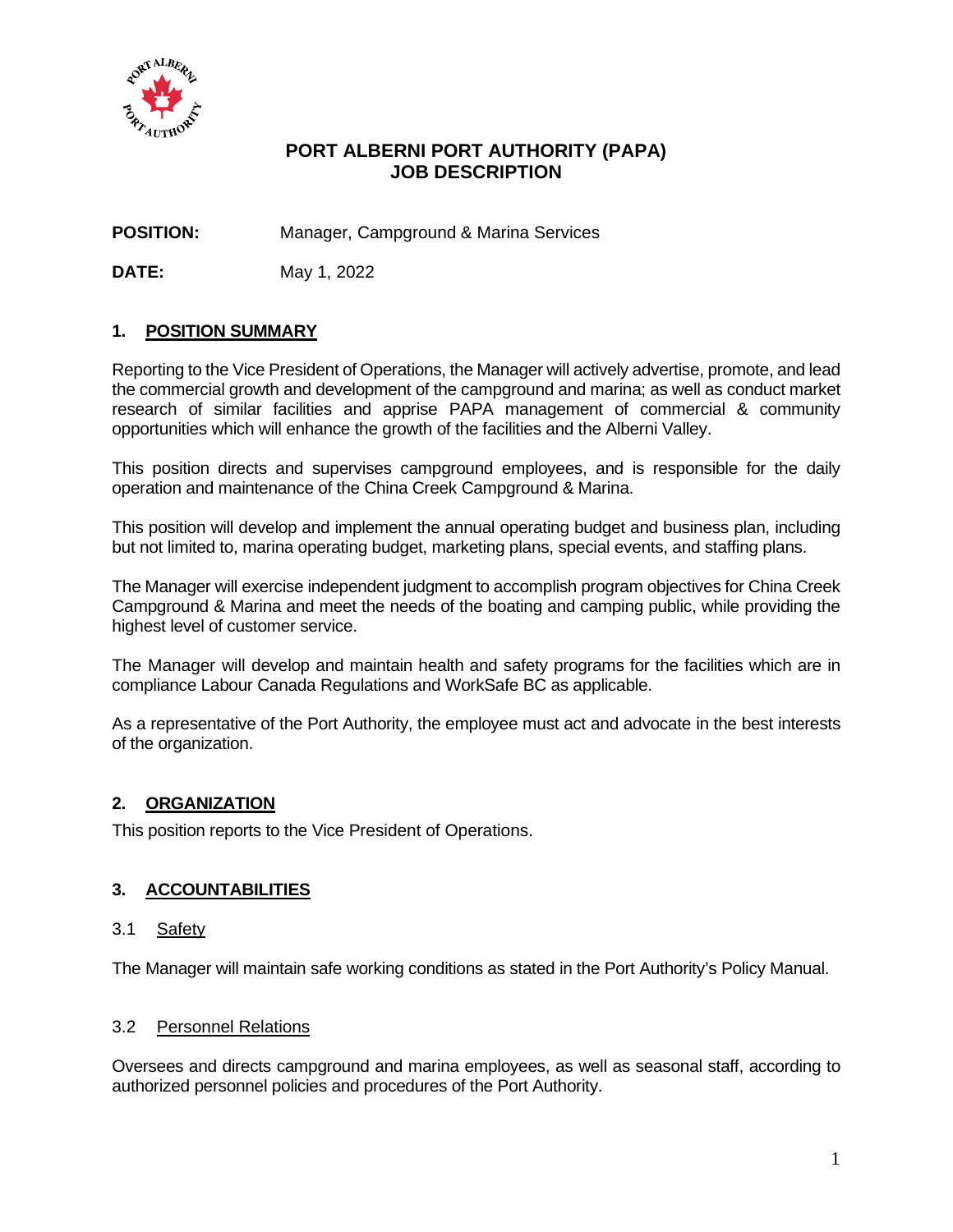

Communicates with campground and marina employees on a regular basis so that they are aware of, understand, and have input into Port Authority policies, initiatives, public relations and promotions.

Manages and supervises subordinates; responsible for the overall direction, coordination and evaluation of employees; plans, organizes and coordinates work activities and schedules to improve services.

Supervises the activities of personnel engaged in carrying-out campground and marina objectives, policies, procedures, rules, and regulations; manages all employees effectively and in accordance with established Human Resource polices, performs regular performance reviews and holds regular staff meetings.

Responsible for onboarding of all employees in conjunction with HR and coordinates the hiring of seasonal staff; including interviewing, hiring, and training employees; assigning and directing work; appraising performance; rewarding and disciplining employees; and addressing and resolving problems.

## 3.3 Marketing, Promotion, and Public Relations

Develops strategic marketing plans and sales initiatives to ensure business growth and community awareness.

Encourages recreational camping and boating activity across the relevant markets by promoting tournaments and special events.

Identifies funding opportunities and develops grant proposals to increase campground and marina funding.

Assists with implementation of all public relations events, press releases, publications or advertising campaigns for the campground and marina.

Promotes and represents PAPA at community events. Liaises with designated government agencies such as the City of Port Alberni, the Alberni-Clayoquot Regional District, Province of British Columbia or local businesses in joint collaborations which support the growth of the Alberni Valley and the community.

## 3.4 Planning and Reporting

Develops a long-term Master Plan and maintains price, performance and return analyses on campground and marina operations to support operational and capital budget development.

Assists with planning and implementation of annual pre-season maintenance program, including debris cleanup and removal, painting, gardening etc.

Responsible for planning and implementation of capital projects i.e.: infrastructure renewal, parking lots, services, water and sewer systems, etc. Inspection of marina facilities; ensure that the preventative maintenance schedules as well as repairs are completed properly.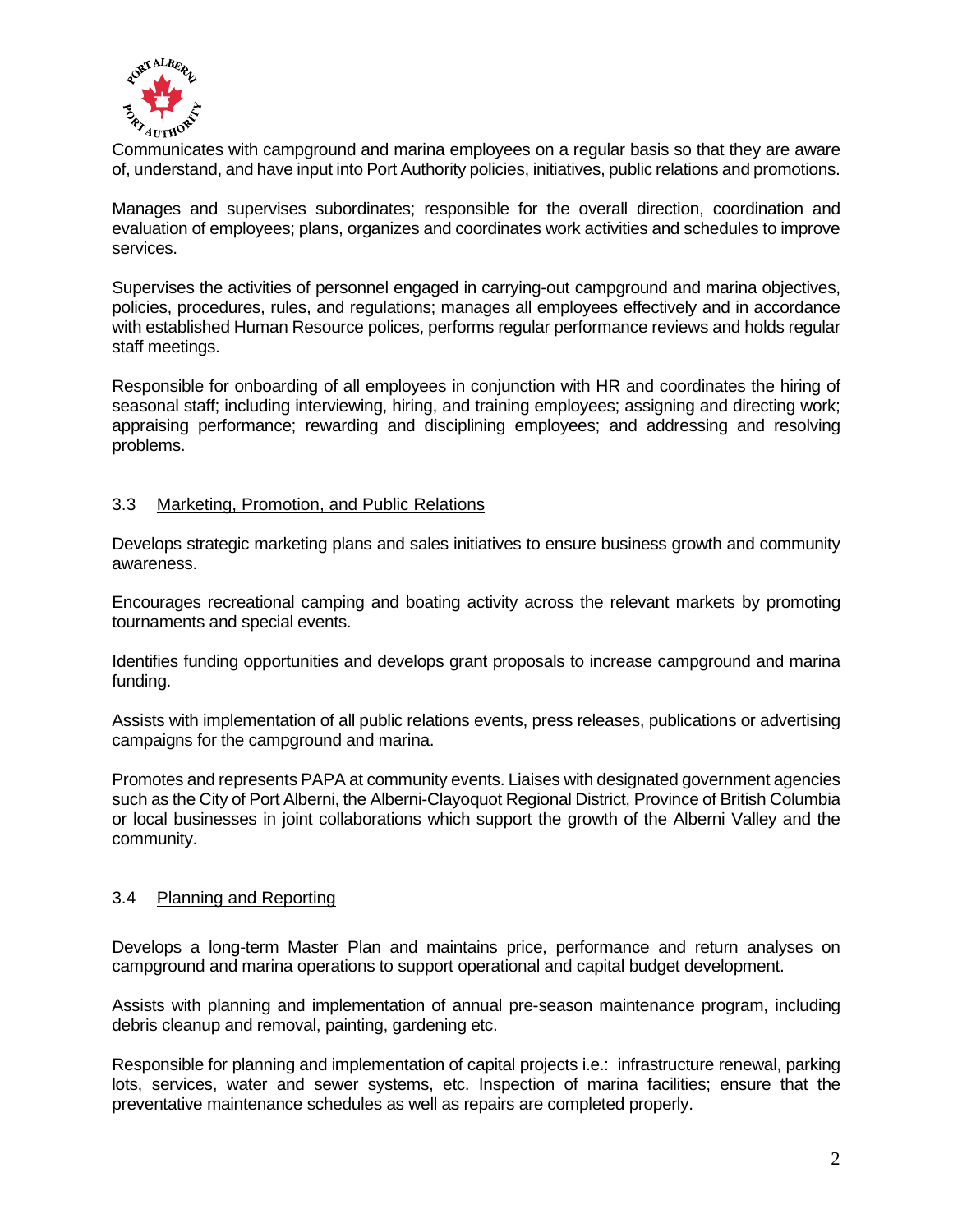

## 3.5 Operations and Service Delivery

Under the direction of the Vice President of Operations or designated supervisor, ensures effective service delivery to the customers the facility, and provides effective management of all operations.

Acknowledges and responds to guest complaints and suggestions. Provides a high level of customer service to marina/campground tenants and the public by providing information on services and events available in marina and throughout the community.

Conducts random inspections of campsites, structures, boats, equipment, and facilities; ensure that that staff and customers follow safe practices.

#### 3.6 Maintenance and Custodial

Procurement management for campground and marina; maintains an up-to-date inventory control system for all facilities.

Ensures all equipment including lawnmowers, fire suppression equipment, power equipment, etc. are maintained in good and safe repair.

Ensures pumping and recovery of sinking boats by conducting recovery operations and/or contacting appropriate service providers as required; operates and maintains marina equipment as needed, such as small water craft, pump-outs, fuel dock, etc.

Coordinates snow removal from all applicable pathways, parking lots and moorage areas as required for safety of the campground and marina users; ensures that regular campground/marina facility safety, maintenance and custodial needs are performed.

#### 3.7 Bookkeeping and Accounting

Ensures that all fees for campground, moorage, dock use, parking, hydro and launch ramps or any other fees, dues or levies are invoiced, collected and recorded.

Oversees daily sales reconciliations; preparedness of daily deposits / cash-outs accompanied by appropriate register and credit card receipts and provides to the Director of Finance.

Ensure remittance of collected fees and provides deposit information to the Port Authority office on a timely basis.

Ensures effective control of revenues and expenditures and takes corrective action to guarantee achievement of campground and marina goals and objectives.

Manages assigned budget and inventory levels.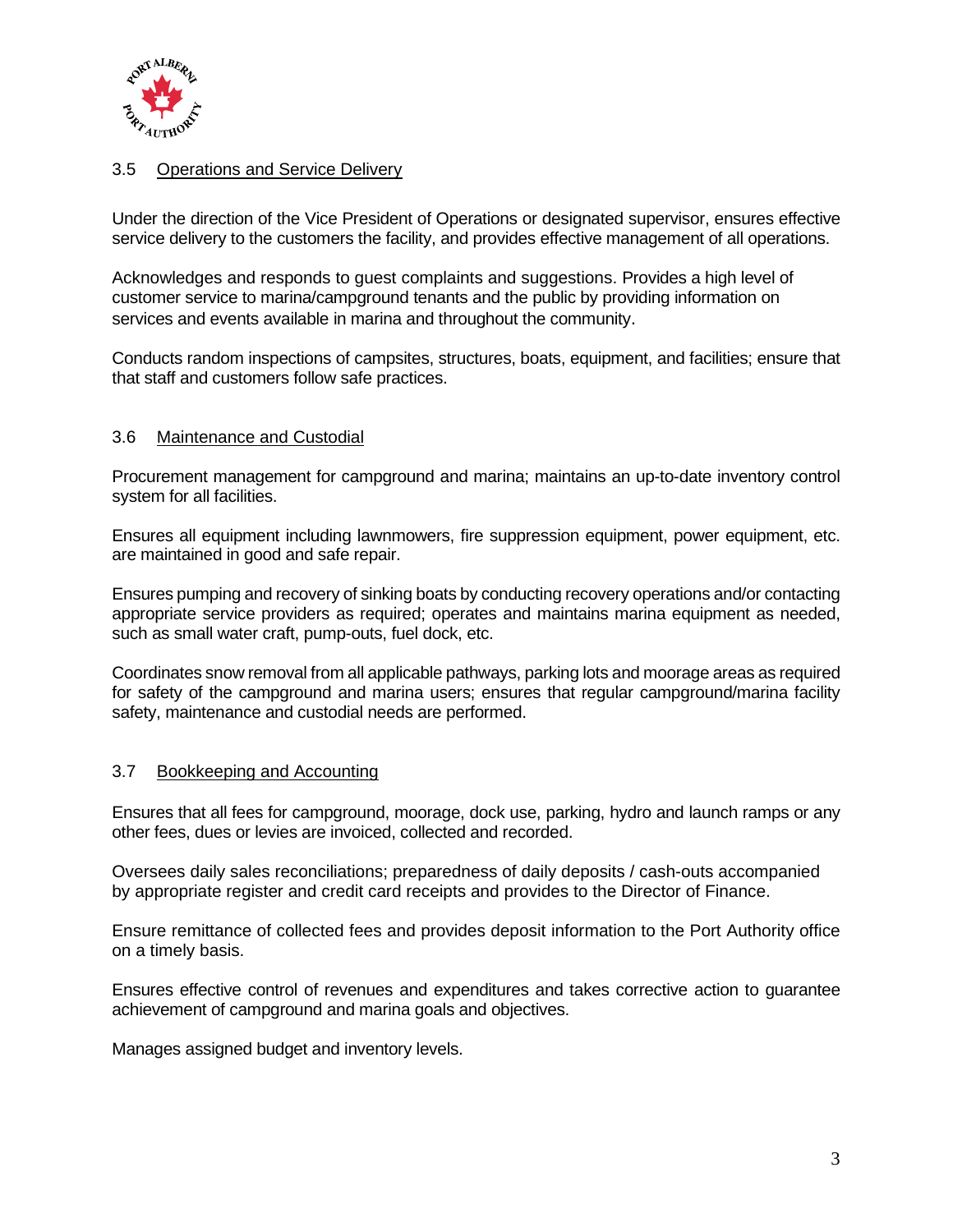

## 3.8 Other duties

Respond to emergencies such as RV or boat fires and reports of incidents as required.

Prepares a monthly report and attends Board meetings as required to report on the status of projects as it pertains to the Manager, Campground & Marina Services responsibilities.

Performs other duties as required.

## 3.9 Security

Monitor and control the overall safety and security of campground and marina.

Create, implement, and maintain PAPA health and safety policies and procedures for the campground and marina, including evacuation and/or natural disaster procedures.

Maintain close liaison with all regulatory agencies including Transport Canada, the RCMP, Fire Department, Canadian Coast Guard, and others as required.

Under the direction of the Vice President of Operations or designated supervisor, interacts with appropriate government agencies (Department of Fisheries and Oceans, First Nations, Ministry of the Environment, Police, Coast Guard and Fire Dept. etc.).

## **4. EDUCATION AND EXPERIENCE**

Three (3) + years previous experience in campground management preferred. A diploma or degree and/or five (5) years of equivalent training or experience in Business Management, Hospitality, or related area in any combination that provides the desired knowledge, skills, and abilities will be considered an asset.

The position requires strong knowledge of business administration, tourism, marketing, and safety and security procedures and practices.

Supervisory experience is required as well as office management and customer service skills. Experience operating a variety of equipment and tools, along with mechanical and electrical troubleshooting experience is considered an asset.

Experience in finance and strategic planning is required, including demonstrated experience in planning, organizing, and directing financial activities; procurement and utilization of funds, developing budgets, monitoring transactions, and preparing financial reports.

Tact and the ability to exercise leadership and sound judgment are necessary.

Must have proficient use of current office productivity software (Microsoft Office 2019 or Office 365) to perform the requirements of the position. Experience with e-commerce platforms, marketing, and graphic design programs such as InDesign will be considered an asset.